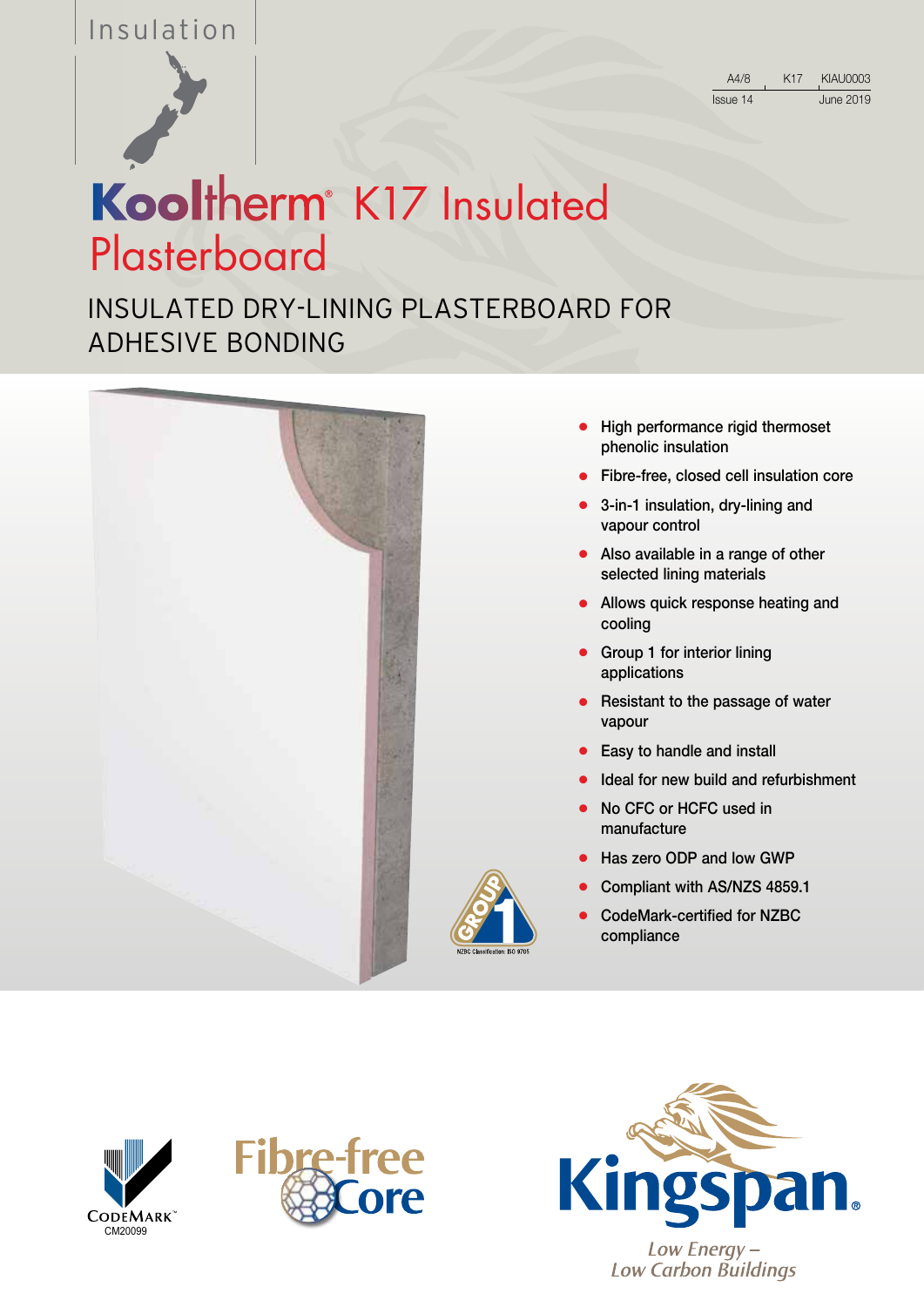## Typical Constructions and Total R-values

## Adhesive Bonding to Concrete Wall (150 mm)



#### Figure 1

| Total R-values for various product thicknesses of |
|---------------------------------------------------|
| Kingspan Kooltherm® K17 Insulated Plasterboard    |

| <b>Product Thickness</b><br>(inc. Plasterboard) | Heat flow in   | Heat flow out  |
|-------------------------------------------------|----------------|----------------|
| 35 mm                                           | R, 1.5         | R, 1.5         |
| $40 \text{ mm}$                                 | $R_{\tau}$ 1.7 | $R_{\tau}$ 1.7 |
| $50 \text{ mm}$                                 | $R_{2.2}$      | $R_{2.2}$      |
| $60 \text{ mm}$                                 | $R_{2.8}$      | $R_{2.8}$      |
| $70 \text{ mm}$                                 | $R_{\tau}3.3$  | $R_{\tau}3.3$  |
| 80 mm                                           | $R_{2}3.8$     | $R_{2}3.8$     |
| 90 mm                                           | $R - 4.3$      | $R_{r}4.3$     |
|                                                 |                |                |

#### Assumptions

The R-values shown are Total R-values for the building element and are calculated in accordance with AS/NZS 4859.1 and NZS 4214. *Kingspan* Kooltherm® products are manufactured, tested and packaged in conformance with AS/ NZS 4859.1.

The contribution of the product Total R-values depends on installation and environmental conditions.

### Adhesive Bonding to Masonry Block Wall (140 mm)



#### Figure 2

| Total R-values for various product thicknesses of<br>Kingspan Kooltherm® K17 Insulated Plasterboard |                |                |
|-----------------------------------------------------------------------------------------------------|----------------|----------------|
| <b>Product Thickness</b><br>(inc. Plasterboard)                                                     | Heat flow in   | Heat flow out  |
| $35 \text{ mm}$                                                                                     | $R_{\tau}$ 1.5 | $R_{\tau}$ 1.5 |
| 40 mm                                                                                               | $R_{r}$ 1.8    | $R_{\tau}$ 1.8 |
| $50 \text{ mm}$                                                                                     | $R_{2.2}$      | $R_{\tau}2.2$  |
| $60 \text{ mm}$                                                                                     | $R_{r}2.8$     | $R_{\tau}2.8$  |
| $70 \text{ mm}$                                                                                     | $R_{r}3.3$     | $R_{\tau}3.3$  |
| $80 \text{ mm}$                                                                                     | $R_{r}3.8$     | $R_{\tau}3.8$  |
| $90 \text{ mm}$                                                                                     | $R_{r}$ 4.3    | $R_{r}$ 4.3    |
|                                                                                                     |                |                |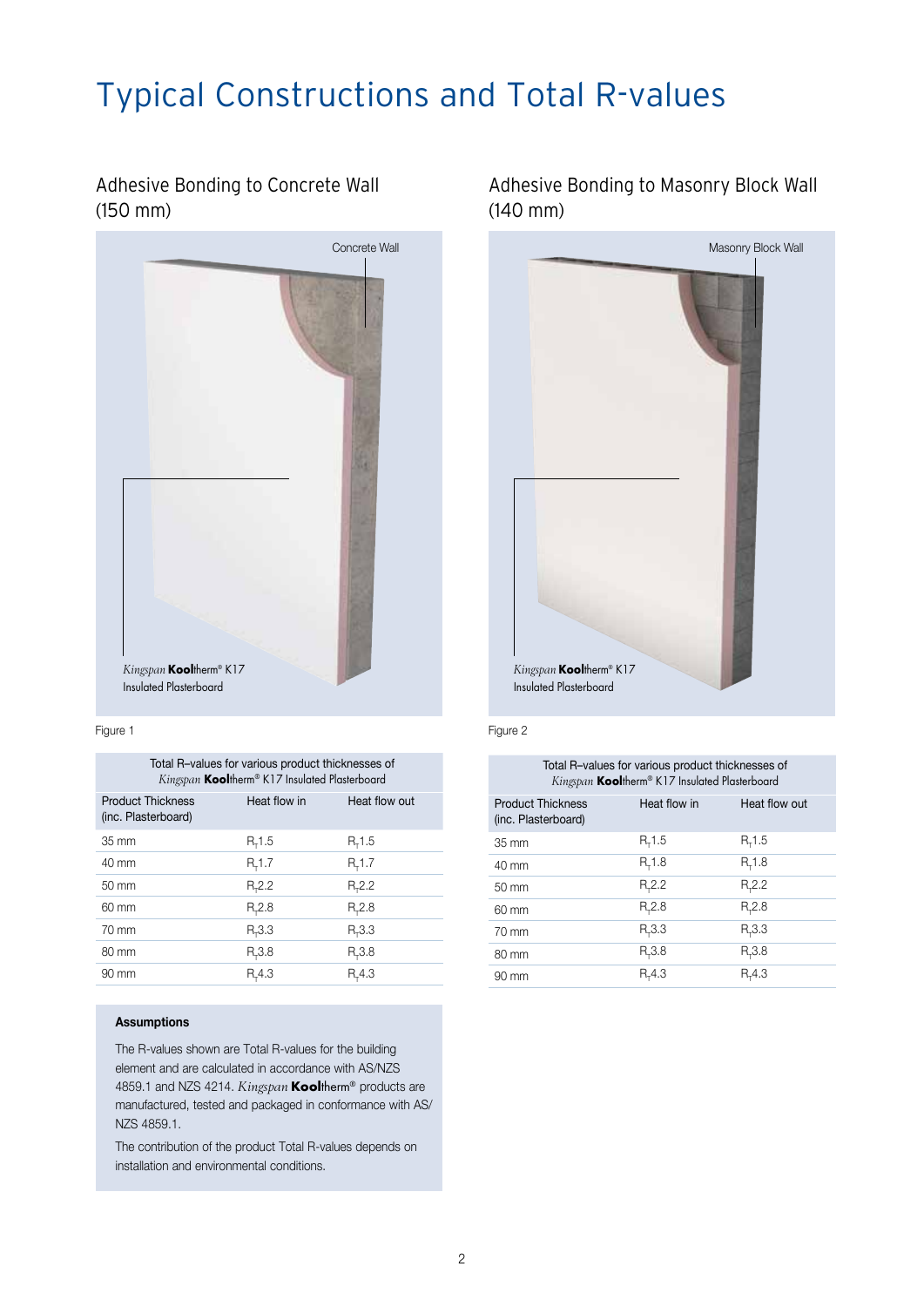## Product Details

## Product Description

*Kingspan* **Kooltherm® K17 Insulated Plasterboard is a super** high performance, fibre-free rigid thermoset phenolic insulation, sandwiched between a front facing of tapered edge gypsum based plasterboard, and a reverse tissue based facing **Fibre-free** autohesively bonded to the insulation core during **Core** manufacture.



*Kingspan* Kooltherm® K17 Insulated Plasterboard is manufactured without the use of CFCs/HCFCs and has zero Ozone Depletion Potential (ODP) and low Global Warming Potential (GWP).

#### Product Data

| Thermal<br>Conductivity<br>$(\lambda$ -value) | Insulant     | 0.020 W/m·K<br>(Insulant Thickness $\geq$ 45 mm)<br>$0.021$ W/m $\cdot$ K<br>(Insulant Thickness 25 - 44 mm) |
|-----------------------------------------------|--------------|--------------------------------------------------------------------------------------------------------------|
|                                               | Plasterboard | 0.17 W/mK<br>(Plasterboard Thickness 10 mm)                                                                  |
| <b>Product Dimensions</b>                     |              | 2400 mm x 1200 mm (2.88 m <sup>2</sup> )                                                                     |
| Product Thickness<br>(inc. Plasterboard)      |              | 35, 40, 50, 60, 70, 80, 90 mm                                                                                |
| Plasterboard<br>Thickness                     |              | $10 \text{ mm}$                                                                                              |

Alternative lining boards, such as fibre cement sheets, can also be bonded to the insulation core to create customised finishes and facings in our *Kingspan* Kooltherm® K17+ Insulated Lining Board range. Please contact us for more information.

## Product R-value

| Product Thickness (inc. Plasterboard) | <b>Product R-value</b> |
|---------------------------------------|------------------------|
| $35 \text{ mm}$                       | R <sub>1.3</sub>       |
| $40 \text{ mm}$                       | R <sub>1.5</sub>       |
| $50 \text{ mm}$                       | R2.0                   |
| 60 mm                                 | R <sub>2.6</sub>       |
| $70 \text{ mm}$                       | R <sub>3.1</sub>       |
| $80 \text{ mm}$                       | R <sub>3.6</sub>       |
| $90 \text{ mm}$                       | R4.1                   |



Figure 3 Super high performance *Kingspan* **Kooltherm® K17** Insulated Plasterboard

## Specification Guide

#### *Kingspan* Kooltherm® K17 Insulated Plasterboard

The wall dry-lining insulation shall be Group 1, CodeMark-certified *Kingspan* Kooltherm® K17 Insulated Plasterboard \_\_\_\_\_ mm thick, with a tested smoke obscuration of not more than 100  $m<sup>2</sup>/$ kg, comprising a CFC/HCFC–free and zero Ozone Depletion Potential (ODP) rigid thermoset phenolic insulation core with 10 mm plasterboard facing bonded to its front surface and a tissue based facing on its reverse surface, manufactured\* under a management system certified to BS / I.S. EN ISO 9001:2008, BS / I.S. EN ISO 14001:2004 and BS / I.S. OHSAS 18001:2007 by Kingspan Insulation Limited and shall be installed in accordance with the instructions issued by them.

A Project Specific Warranty provided by Kingspan Insulation must be submitted.

\* Applies only to the Kingspan **Kool**therm® K10 insulation board used in the manufacture of<br>this composite insulated plasterboard product.

#### Standards and Approvals

*Kingspan* Kooltherm® K10 insulation board used for *Kingspan*  Kooltherm® K17 Insulated Plasterboard is manufactured to the highest standards and certified under the following management systems:

| Standard         | <b>Management System</b>     |
|------------------|------------------------------|
| ISO 9001:2015    | <b>Quality Management</b>    |
| ISO 14001:2015   | Environmental Management     |
| OHSAS 18001:2007 | Health and Safety Management |
| ISO 50001:2011   | Energy Management            |

## Product Testing

| Characteristic                   | Standard                                | Result                                                                                                                                                                                    |
|----------------------------------|-----------------------------------------|-------------------------------------------------------------------------------------------------------------------------------------------------------------------------------------------|
| Compressive<br>Stress (Insulant) | AS 2498.3                               | Typically exceeds 100 kPa at<br>10% compression                                                                                                                                           |
| Water Vapour<br>Resistance       | BS EN 12086:1997 /<br>LS. EN 12086:1998 | $>100$ MN $\cdot$ s/g<br>For the purpose of<br>calculation of condensation<br>risk, the resistivity of the<br>plasterboard component of<br>the product should be taken<br>as 50 MN·s/q·m. |

## Fire Performance

| Test                                                      | Test<br>Method | Result                                                                     |
|-----------------------------------------------------------|----------------|----------------------------------------------------------------------------|
| Ignitability, Flame spread<br>Heat release, Smoke release | AS 1530.3      | Spread of Flame<br>$Index: \OmegaSmoke Development \leq 3^*$               |
| Flame Propagation (AS 1366)                               | AS 2122.1      | Complies                                                                   |
| NZBC Group Number in<br>accordance with Clause C3.4       | ISO 9705       | Group 1-S<br>Av. Smoke Production<br>Rate $0.5 \text{ m}^2 \text{ s}^{-1}$ |

\* Applies only to the *Kingspan* Kooltherm® K10 insulation board used in the manufacture of this composite insulated plasterboard product.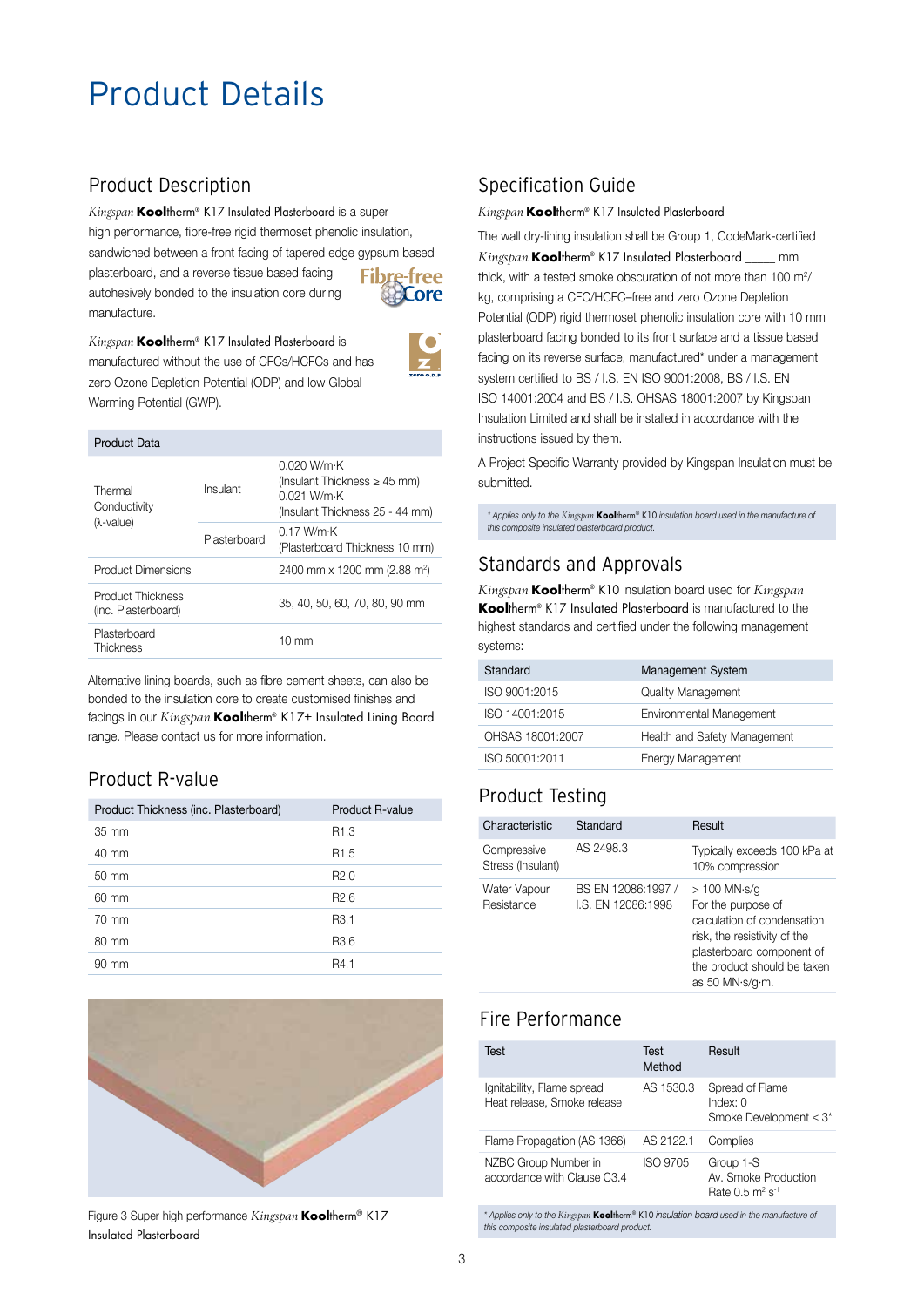## Installation Instructions

#### **Durability**

If correctly applied, *Kingspan* Kooltherm® products can be expected to have a long life of service.

Their durability depends on the supporting structure and the conditions of its use.

*Kingspan* Kooltherm® products are warranted for a period of 10 years for both residential and commercial installations.\*

\* Subject to the terms of the complete *Kingspan* Kooltherm® warranty document which is available upon request or downloadable from www.kingspaninsulation.co.nz

#### Limitations

*Kingspan* Kooltherm® K17 Insulated Plasterboard has a gypsum plasterboard face. It should, therefore, not be used to isolate dampness nor be used in continuously damp or humid conditions.

## Environmental Data

| Aspect                                                  | Characteristic                                                                                                                                 |
|---------------------------------------------------------|------------------------------------------------------------------------------------------------------------------------------------------------|
| Recyclability                                           | Non-contaminated insulation site waste<br>is recyclable, but there are currently<br>no facilities in Australia to process<br>returned material |
| Re-usability                                            | Re-usable if removed with care (long<br>term of service expected)                                                                              |
| Water Use                                               | No water used in Kingspan Insulation's<br>manufacturing process                                                                                |
| <b>Blowing Agent Global</b><br>Warming Potential (GWP)  | Manufactured with a blowing agent<br>that has low GWP                                                                                          |
| <b>Blowing Agent Ozone</b><br>Depletion Potential (ODP) | Manufactured with a CFC/HCFC-free<br>blowing agent that has zero ODP                                                                           |
| Packaging                                               | Contains 0% recycled product<br>Polythene wrap and EPS skids 100%<br>recyclable                                                                |

### Dry Wall Plasterboard

*Kingspan* Kooltherm® K17 Insulated Plasterboard can be applied utilising a variety of traditional or modern dry-lining techniques, to dry and structurally sound walls. These include the construction adhesive bonding method. The particular system employed will depend on the construction or design of the wall to which *Kingspan* Kooltherm® K17 Insulated Plasterboard is to be fixed. If an acceptable adhesive bond cannot be achieved due to the wall surface, consideration should be given to a mechanically fixed option. The tapered edge to the plasterboard enables a flat seamless surface equal to traditional plaster finishes after the correct jointing procedures as per plasterboard manufacturer's recommendation have been completed.

## Construction Adhesive Bonding

This method is for application to brick, block or concrete masonry cavity walls which are free from moisture penetration.

- 1. Ensure that the wall surface to be bonded to is free from oil, grease, paint, release agent, or any contaminate that may affect the bond of the adhesive to the wall.
- 2. Gun apply a continuous blob of construction adhesive around perimeter wall and ceiling junctions, and around any openings, such as windows and doors, in order to provide a seal.
- 3. Gun apply blobs of construction adhesive to the wall or the back of the board approximately 25 mm in diameter (single squeeze), at 300 mm centres in both directions or to specific adhesive manufacturer's instructions. Ensure that the blobs adjacent to a board joint are approximately 25 mm in from the edge to avoid bridging the joint.
- 4. Tap the board back firmly using a straightedge, ensuring that the vertical edge is plumb.
- 5. Continue dry lining in the same manner.
- 6. Appropriate mechanical fixings are recommended to complement the adhesive bond. Apply 2 per board after the adhesive has set, positioned 15 mm in from the board edge and at mid height with a nominal 25 mm embedment into the wall. (Refer to fixing manufacturer instructions for more information).
- 7. For boards 3 m and longer 4 fixings should be used.
- 8. When using the Kingspan Kooltherm K17+ Insulated Lining Board Range, use a minimum of 6 mechanical fixings per board. Positioned 15 mm in from the edge, at the top, middle and bottom of the board.
- 9. It is recommended that mechanical fixings are positioned in the tapered edge of the boards so that they are covered when the board is finished, (e.g. joints taped and skim coating) at mid height. Boards should be fitted tight to the ceiling/joists.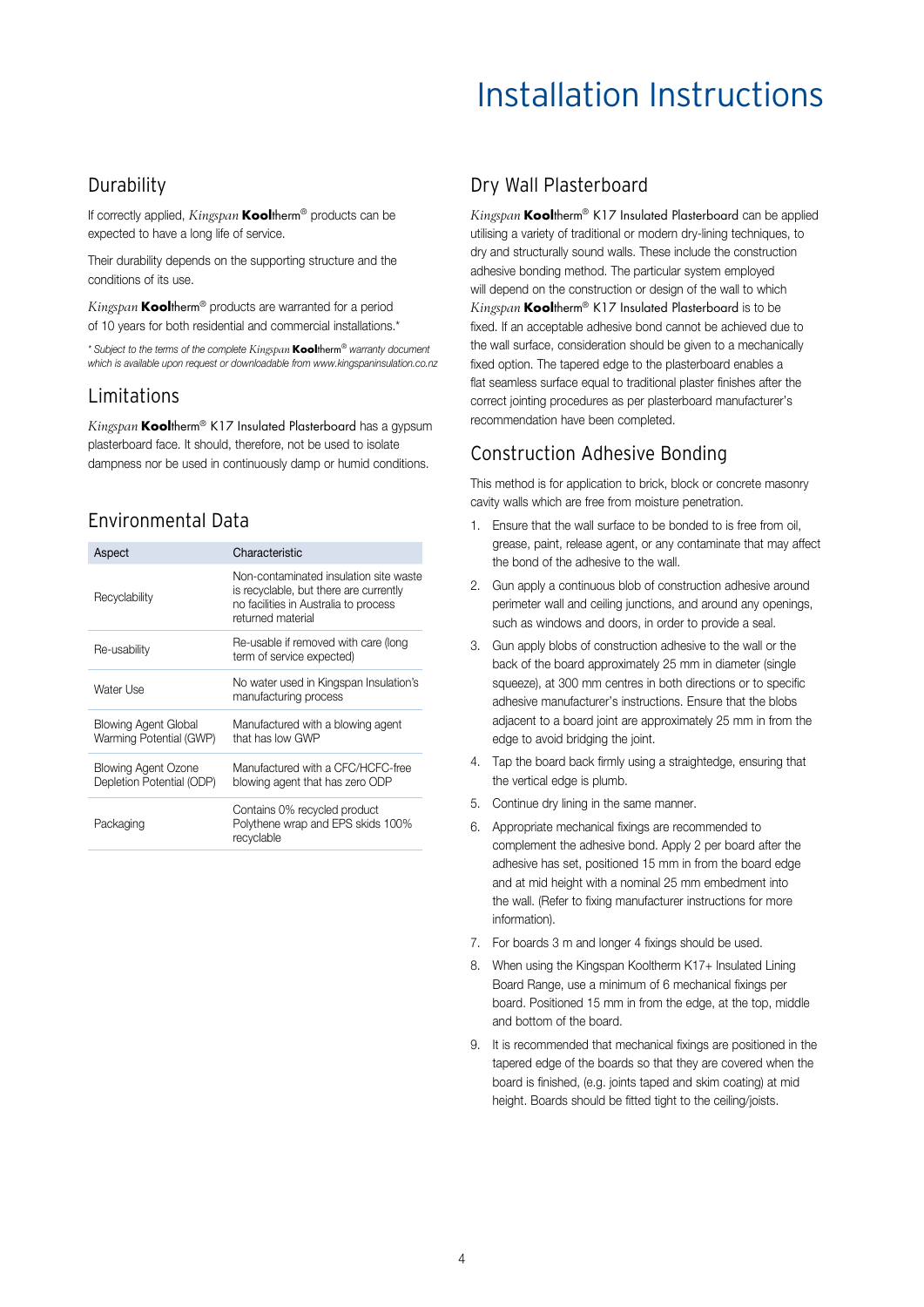

Figure 4 Side elevation - Concrete wall with *Kingspan* Kooltherm® K17 Insulated Plasterboard



Figure 5 Side elevation - Masonry block wall with *Kingspan* Kooltherm® K17 Insulated Plasterboard

## Mechanical Fixing

This method is for application to brick, block or concrete masonry cavity walls which are free from moisture penetration and an adhesive bond is not suitable or heavy surface linings such as tiles are to be applied.

- 1. Ensure the wall is true and free from projections which may prevent the board from sitting flat.
- 2. Predrill into the wall substrate using a masonry bit.
- 3. Insert a masonry anchor with a minimum of 25 mm embedment into the structure.
- 4. Fixings should be driven straight, with the heads embedded just below the surface of the plasterboard. Care should be taken not to overdrive screws.
- 6. Screws should be fixed at 600 mm max. horizontal centres and 300 mm max. vertical centres.



Figure 6 *Kingspan* Kooltherm® K17 Insulated Plasterboard Installation Details for mechanical fixing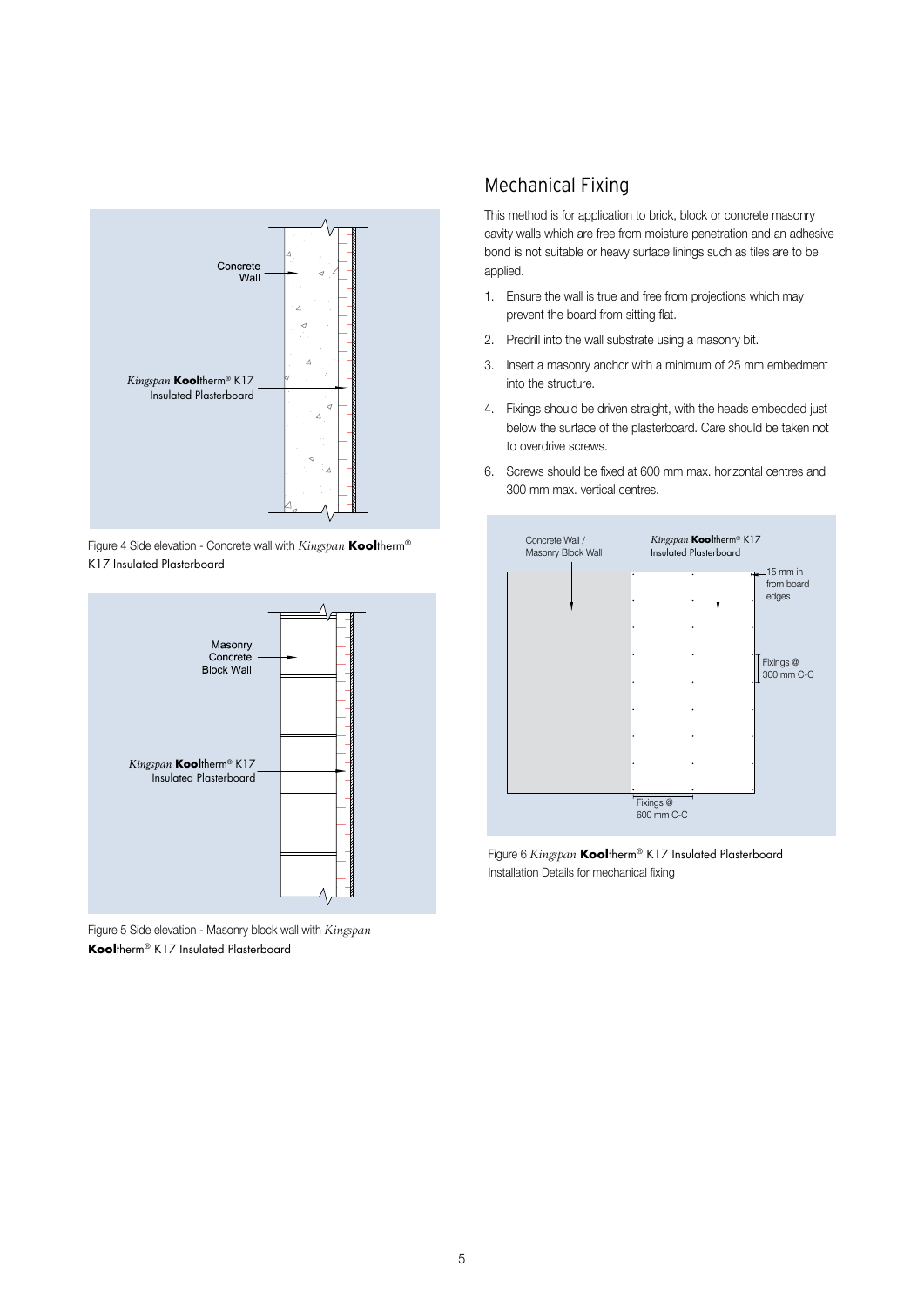## Installation Instructions (continued)

## Corner & Skirting Details

For internal and external corners, sheets should be cut and rebated to allow a plasterboard / plasterboard joint at the angle. Ensure sheets are lightly butted and air gaps minimised to reduce the risk of cold bridging. (See Figures 7 & 8).



Figure 7 Internal corner detail with *Kingspan* Kooltherm® K17 Insulated Plasterboard

A 5 mm packer should be used at the base of the wall to provide a level surface from which to build up the boards. Replace with a flexible urethane / acoustic sealant prior to skirting being fitted (see Figure 8).



Figure 8 Packer and skirting detail with *Kingspan* **Kooltherm®** K17 Insulated Plasterboard

### Window / Door Reveals & Soffit Details

A thinner sheet of *Kingspan* Kooltherm® K17 Insulated Plasterboard at reveals may be necessary (see Figure 9) to account for opening frames. Where adhesives are employed at openings, strips of insulated plasterboard should be temporarily supported.



Figure 9 Insulated reveal and external corner with *Kingspan* Kooltherm® K17 Insulated Plasterboard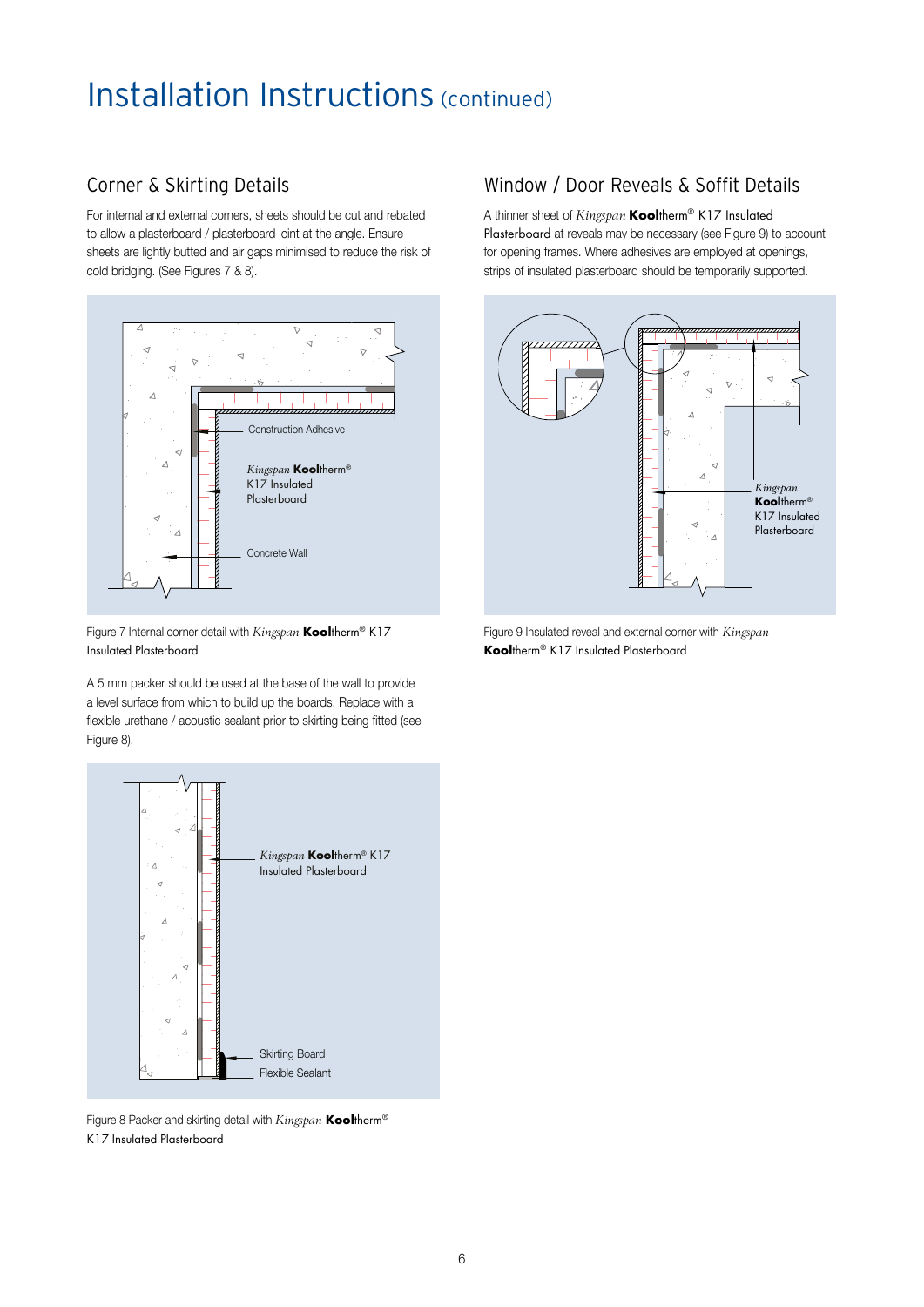#### General

#### **Cutting**

Cutting should be carried out either by using a fine toothed saw, or by using a sharp knife to cut through the insulation and paper backing of the plasterboard, then snapping the board face down over a straight edge and cutting the paper facing of the plasterboard on the other side. Ensure accurate trimming to achieve close butting joints and continuity of insulation. Sheets being cut should be adequately supported to prevent breakage.

When using a fine toothed saw, ensure edges are supported to avoid excessive vibration

When multiple cuts on a board are required, such as around windows, consider segmenting the board into smaller sections to prevent excessive movement of the board. Figure 10

#### Board Orientation

The *Kingspan* Kooltherm® K17 Insulated Plasterboard can be laid in a horizontal or vertical orientation to best suit the room configuration.

#### Services

Where electrical and plumbing services are not surface mounted or chased into the structure, carefully recess the back of the insulation to accommodate the services.

To ensure an appropriate rate of heat dissipation from cables, the current-carrying capacity of any electrical services partially surrounded by thermal insulation should be determined in accordance with AS/ NZS 3008.1 series.

Ensure excess insulation is not removed to minimise thermal weaknesses.

#### Packaging

According to quantity, the boards are supplied in packs, labelled and shrink-wrapped in polythene.

#### Handling and Storage

#### Storage

The packaging of *Kingspan* Kooltherm® should not be considered adequate for long term outdoor protection. Ideally boards should be stored inside a building. If, however, outdoor storage cannot be avoided then the boards should be stacked clear of the ground and covered with an opaque polythene sheet or weatherproof tarpaulin. Boards that have been allowed to get wet should not be used.

#### Resistance to Solvents

The insulation core is resistant to short–term contact with petrol and with most dilute acids, alkalis and mineral oils. However, it is recommended that any spills be cleaned off fully before the boards are installed. Ensure that safe methods of cleaning are used, as recommended by suppliers of the spilt liquid. The insulation core is not resistant to some solvent-based adhesive systems, particularly those containing methyl ethyl ketone. Adhesives containing such solvents should not be used in association with this product. Damaged boards or boards that have been in contact with harsh solvents or acids should not be used.

#### OH & S

Kingspan Insulation products are chemically inert and safe to use. A Product Safety Information Sheet is available from Kingspan Insulation Pty Ltd.

Installation must be in accordance with AS 3999 Bulk Thermal Insulation Installation and AS 3000 Electrical Installations (Wiring Rules).



Figure 10 *Kingspan* Kooltherm® K17 Insulated Plasterboard Installation Details for cutting